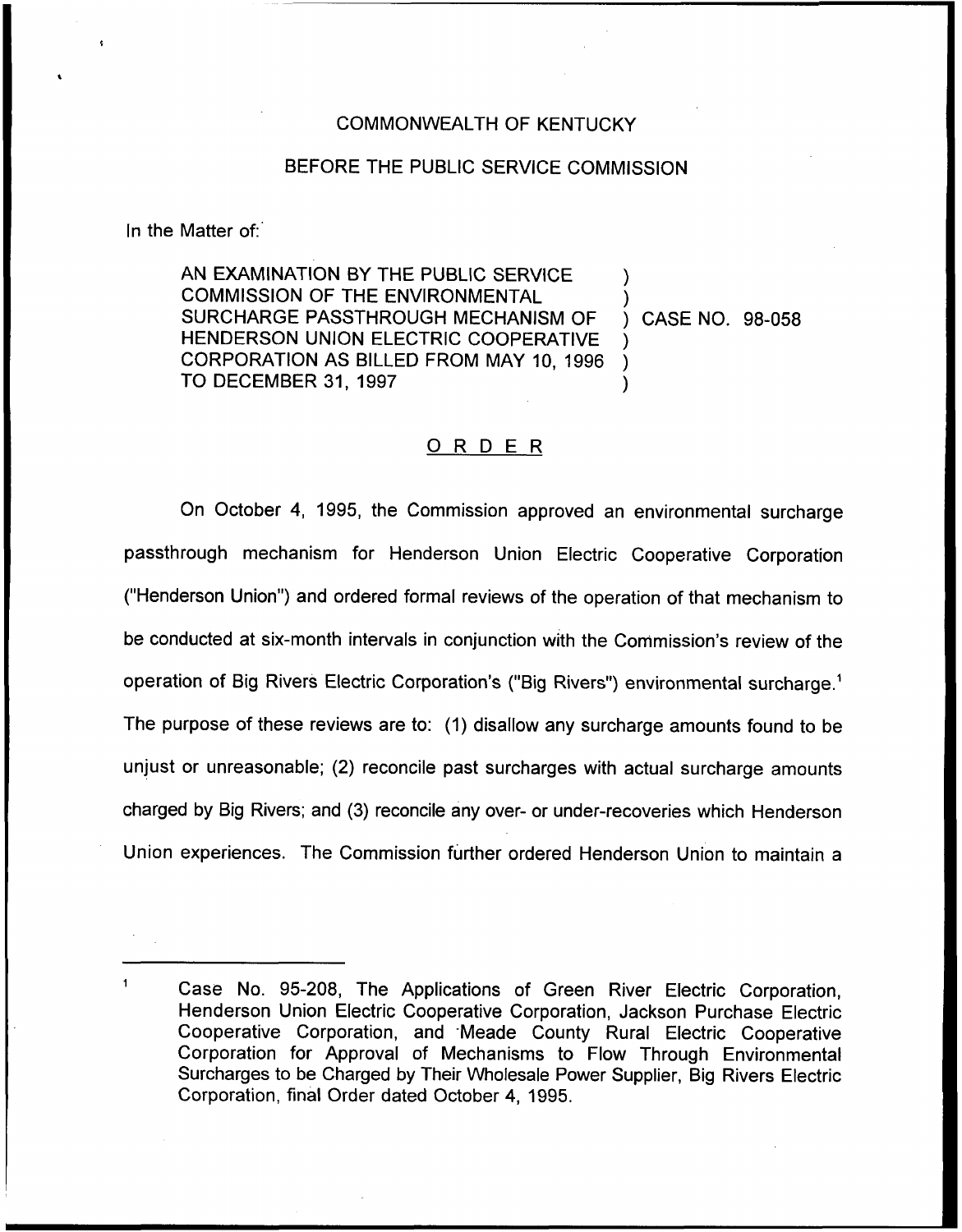record of its over- and under-recoveries for examination during these periodic surcharge review proceedings. $2$ 

On June 26, 1997, the Commission approved a settlement agreement in Case No. 96-327 $<sup>3</sup>$  which provided a comprehensive resolution of all issues related to Big Rivers'</sup> surcharge. Under the terms of this settlement, Big Rivers was to refun \$1.6 million of previously collected surcharge revenues to its distribution cooperatives, to return all surcharge charges and credits billed to its distribution cooperatives after February 17, 1997, and to discontinue its surcharge. Big Rivers began the surcharge adjustments in July 1997 and completed them in October 1997.<sup>4</sup>

The Commission has previously reviewed the operation of Henderson Union's environmental surcharge passthrough mechanism as billed for the period November 10, 1995 through May 9, 1996.<sup>5</sup> The Commission finds it necessary to review the mechanism's operation for the period since May 9, 1996. The Commission hereby initiates a review of the operation of Henderson Union's surcharge passthrough mechanism as billed from May 10, 1996 to December 31, 1997.

Letter from John J. West, Vice President of Finance, Big Rivers Electric Corporation to Helen Helton, Executive Director, Kentucky Public Service Commission, dated November 26, 1997.

 $\mathfrak s$ Case No. 96-330, An Examination by the Public Service Commission of the Environmental Surcharge Passthrough Mechanism of Henderson Union Electric Cooperative Corporation as Billed From November 10, 1995 to May 9, 1996, final Order dated December 20, 1996.

 $\overline{2}$ ld. at 4-5; October 26, 1995 Order at 3.

<sup>3</sup> Case No. 96-327, An Examination by the Public Service Commission of the Environmental Surcharge Mechanism of Big Rivers Electric Corporation as Billed From October 1, 1995, to March 31, 1996, final Order dated June 26, 1997.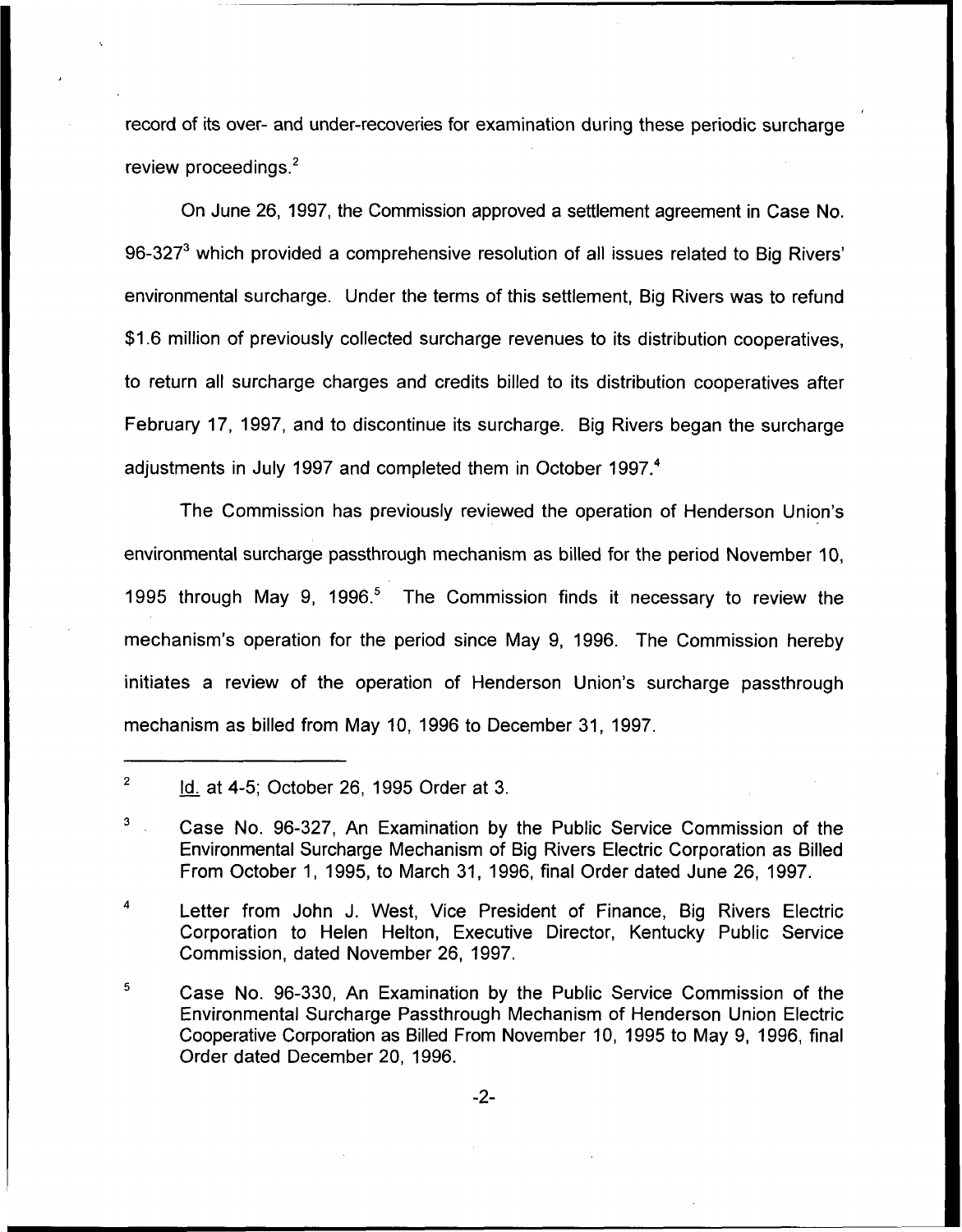## IT IS THEREFORE ORDERED that:

1. Within 14 days of the date of this Order, Henderson Union shall file an original and 10 copies of the following information with the Commission, with copies to all parties of record:

a. "ES Form 2.0, Recap of Billing Factors and Revenue - Non-Dedicated Delivery Customers," as prescribed in Case No. 96-330, with any documentation necessary to support the amounts reported on the schedule.

b. Written testimony on the reasonableness of the operation of its environmental surcharge passthrough mechanism during the review period.

c. <sup>A</sup> reconciliation of the amounts returned to its customers under the terms of the Settlement Agreement in Case No. 96-327 with Big Rivers' Environmental Surcharge Report of November 26, 1997.

2. Henderson Union's monthly surcharge reports and supporting data for the review period are hereby incorporated by reference into the record of this case.

3. John J. West's letter of November 26, 1997 to Helen Helton and all attachments thereto are hereby incorporated by reference into the record of this case.